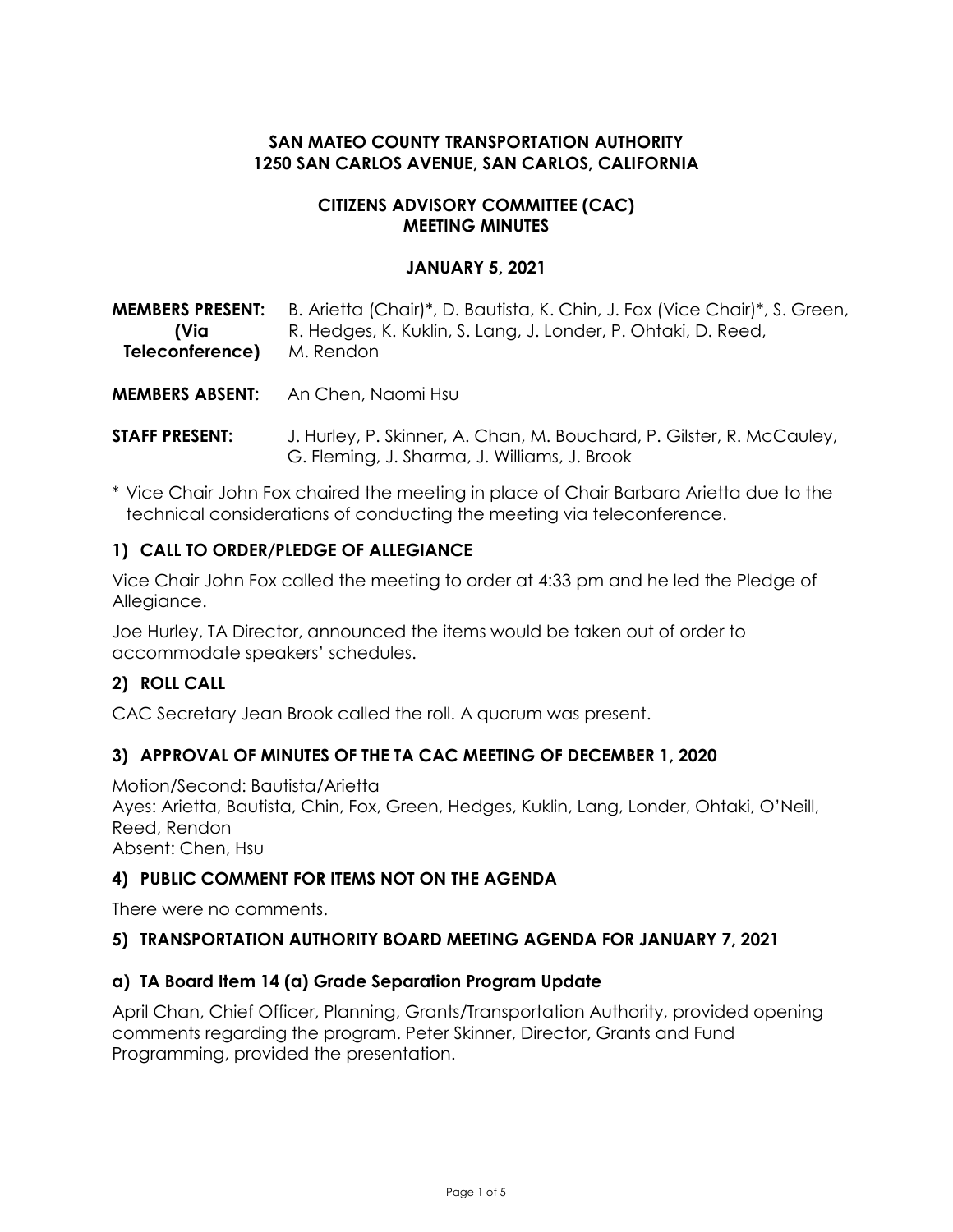Peter Ohtaki asked what other funding alternatives were available. Mr. Skinner said there were no substantial federal or state programs to fund grade separations. He said they hope that federal stimulus funds may become available. Mr. Ohtaki asked if funding were available from the TIF (Transportation Improvement Fee) program. Ms. Chan said the program typically did not fund grade separation projects.

Chair Barbara Arietta asked if a special funding district could possibly be formed. Michelle Bouchard, Chief Operations Officer/Rail, said these types of districts are rare. She added that the Caltrain corridor spans three counties and presents challenges due to geographical and political differences.

Rich Hedges said he was not aware of any additional funding sources.

Vice Chair Fox commented that the diagrams in two of the slides had reversed the orientation from the aerial photographs.

### **b) TA Board Item 15 (a) Program and Allocate \$23.8 Million of Measure A Grade Separation Program Funds for the 25th Avenue Grade Separation Project**

Ms. Chan introduced Azalea Mitch, Interim Public Works Director, and Larry Patterson, retired City Manager and former Public Works Director, from the City of San Mateo. She noted the project team, consisting of Gary Fleming, Deputy Chief, Rail Development; Joy Sharma, Senior Project Manager; and Ms. Bouchard, who jointly provided the presentation.

Mr. Patterson emphasized that it was crucial to keep the project moving forward by approving the funding request to avoid incurring additional costs.

Mr. Fleming provided details about the state of the project construction and anticipated completion dates.

Chair Arietta asked for an explanation of the increased costs. Mr. Fleming explained the reasons for the right-of-way, utility, construction management cost increases, and parking track. Ms. Bouchard said the time needed for negotiations has a major impact on the timing of the construction.

Sandra Lang asked if there had been a thorough risk analysis done to anticipate increased costs. Mr. Fleming said they had done such an analysis and many of the potential risk items have been completed. Ms. Sharma said some contingency funding has been set aside to address unforeseen conditions or risks, and that the risks are minimal since the project is 85 percent completed.

Steven Green asked if Union Pacific had any legal requirement to disclose the location of the optical fiber. He asked if the actual contractors could be held liable for the cost overruns. Mr. Fleming said that their ongoing goal is to get as many utilities out of the way as possible during the design process prior to advertising the construction contract. Ms. Bouchard stated that historically there has been a lot of pressure to move forward with construction to avoid rising construction costs.

Mr. Hedges asked if the TA, City of San Mateo, or any other funding partners would be able to reclaim any contingency funding. Ms. Chan said any unused funds should go back to the TA.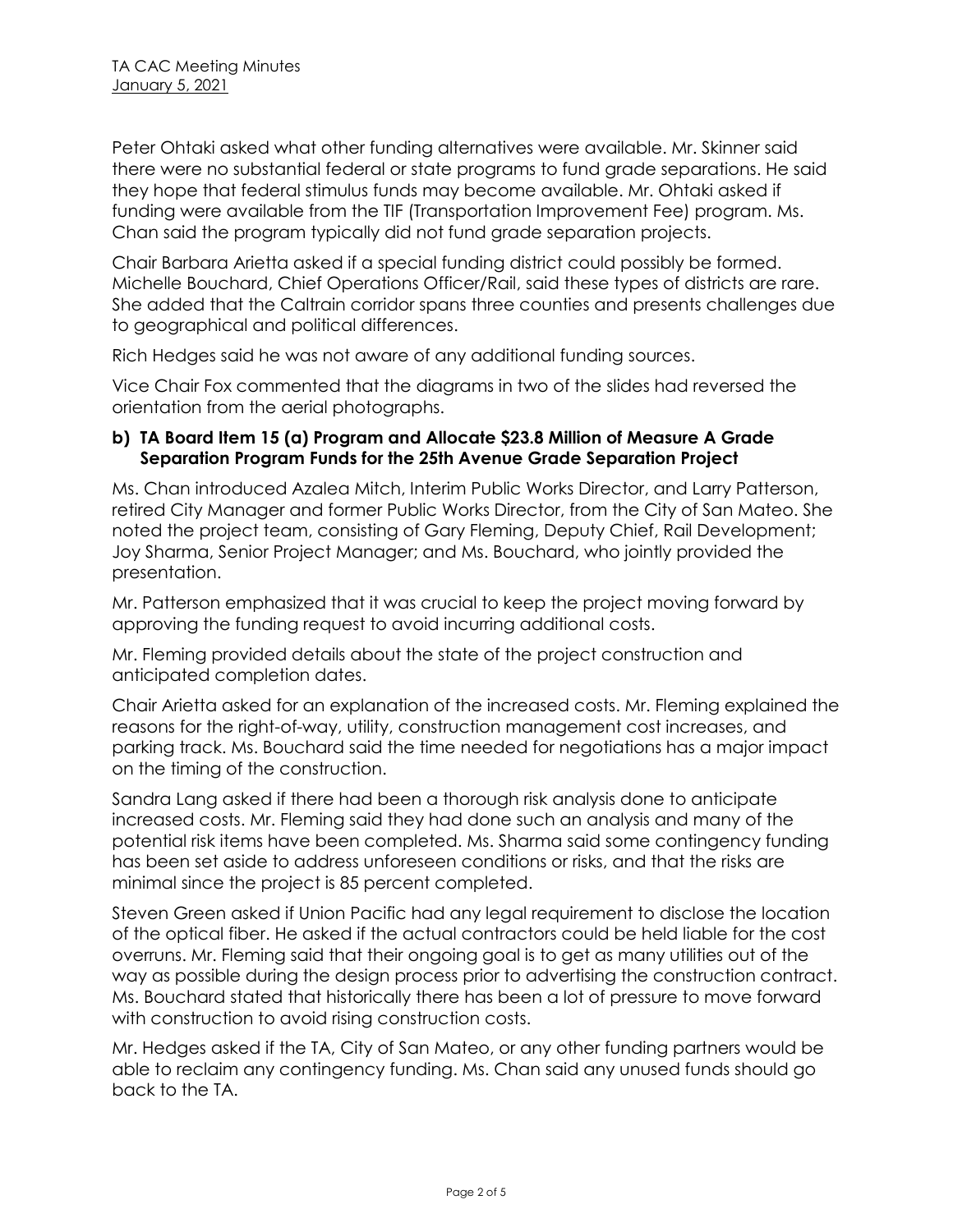Mr. Ohtaki asked if there was a mechanism to share best practices or lessons learned with similar projects in the future. He said that he advocated having a dedicated funding source for grade separations. Mr. Fleming said they are working to have better as-built drawings on their right-of-way and are looking at lessons learned.

Karen Kuklin asked how contingency funding is applied for construction projects. Mr. Fleming said it is likely that there could be a remaining balance of contingency funding after construction is completed.

Dave Reed asked about spending on the project compared to former grade separation projects.

Mr. Hedges noted that the San Bruno grade separation went way over the estimated cost. Mr. Hurley said that the San Bruno project included three grade separations. Ms. Chan said that they were able to tap into federal stimulus money to finish that project. She added that she could provide more information offline.

#### Public Comment:

Emily Beach, TA Board Chair, thanked the CAC members.

Adam Loraine, City of San Mateo, commended the City leadership for contributing funds to offset the additional project costs.

Motion/Second: Hedges/Arietta Ayes: Arietta, Bautista, Chin, Fox, Green, Hedges, Kuklin, Lang, Londer, Ohtaki, O'Neill, Reed, Rendon Absent: Chen, Hsu

### **c) TA Board Item 12 State and Federal Legislative Update**

Ryan McCauley, Government and Community Affairs Specialist, provided a summary of current legislation.

Chair Arietta said she appreciated the list of standing committees that was provided.

### **d) TA Board Item 13 Adoption of 2021 Legislative Program**

Mr. McCauley summarized the staff report, noting items that were updated since presentation of the draft legislative program.

Mr. Ohtaki suggested adding stronger language to the legislative program for identifying dedicated funding for grade separations from the federal and state levels.

Mr. Hedges said that oil used to produce gasoline in California comes from outside the state. He suggested that and item regarding the enactment of an oil extraction tax be put on a future agenda. He added that such a tax could provide a source of funding for grade separations statewide.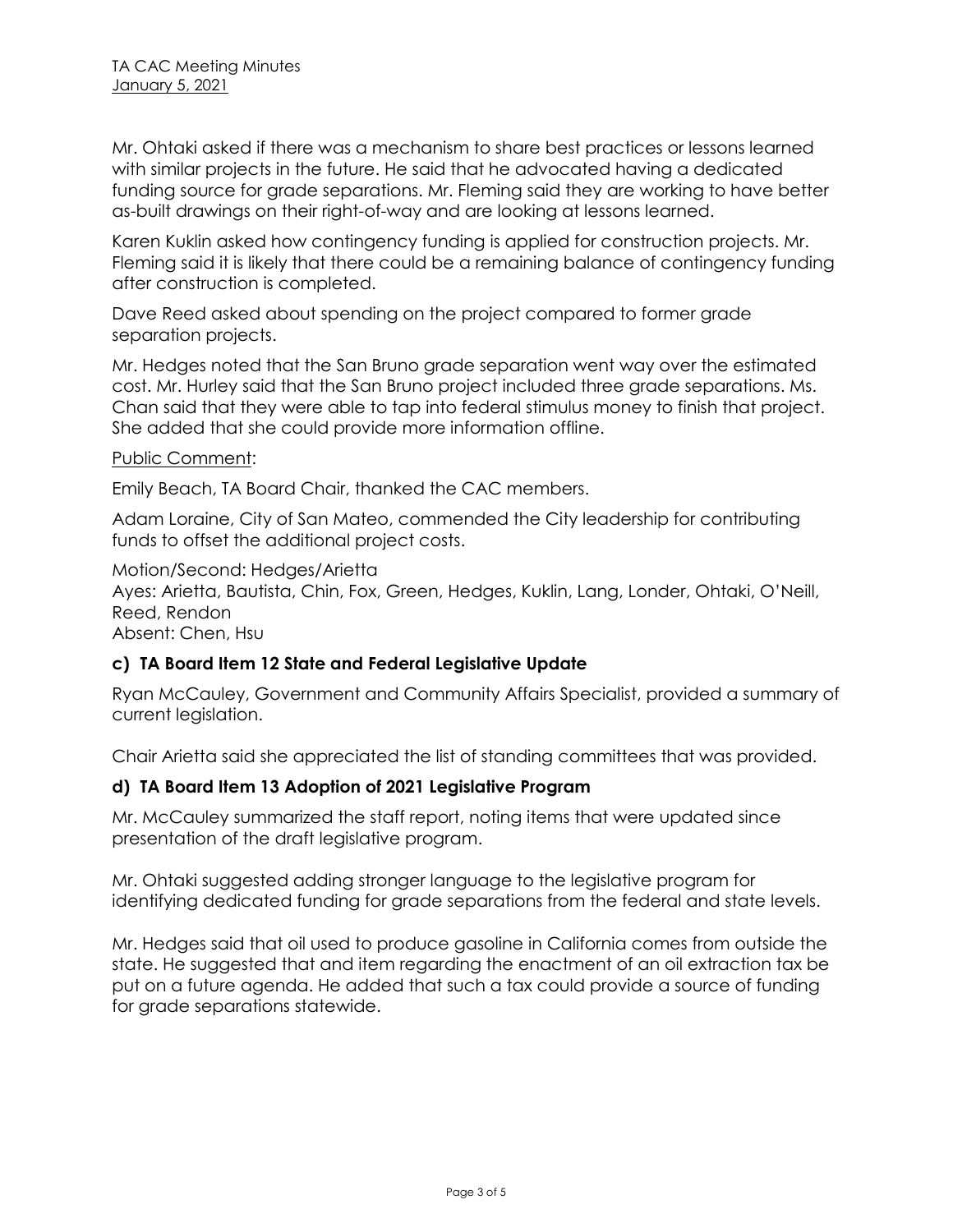Motion/Second: Hedges/Bautista

Ayes: Arietta, Bautista, Chin, Fox, Green, Hedges, Kuklin, Lang, Londer, Ohtaki, O'Neill, Reed, Rendon

Absent: Chen, Hsu

## **e) TA Board Item 15 (b) Program and Allocate \$350,000 for the Development of the Alternative Congestion Relief and Transportation Demand Management Plan**

Patrick Gilster, Manager, Programming and Monitoring, presented the staff report.

Mr. Ohtaki asked if the program included electric vehicles and charging stations. Mr. Gilster said that there may be a way to include that under Measure A funding using different criteria.

Mr. Londer asked about \$50,000 in funding that the Congestion Relief Alliance receives in addition to their annual allocation. Mr. Gilster confirmed that this is a separate amount that the TA uses to develop a plan to identify how else to spend the Alternative Congestion Relief program funds.

Motion/Second: Londer/Arietta Ayes: Arietta, Bautista, Chin, Fox, Green, Hedges, Kuklin, Lang, Londer, Ohtaki, O'Neill, Reed, Rendon Absent: Chen, Hsu

## **f) TA Board Item 7 (b) Acceptance of Statement of Revenues and Expenditures for the Period Ending November 30, 2020**

Mr. Hurley said that Measure A reductions are representative of the current situation with the pandemic.

Mr. Ohtaki asked if the 101 Express Lanes funding could be separated out to see what the variance is, under both revenues and expenditures. Mr. Hurley said he would get back to him later.

Motion/Second: Reed/Kuklin

Ayes: Arietta, Bautista, Chin, Green, Hedges, Kuklin, Lang, Londer, Ohtaki, O'Neill, Reed, Rendon

Abstention: Fox Absent: Chen, Hsu

## **g) TA Board Item 7 (a) Approval of Minutes of the Board of Directors Meeting of December 3, 2020**

There were no comments.

# **6) REPORT OF THE NOMINATING COMMITTEE FOR 2021 CHAIR AND VICE CHAIR**

Mr. Londer thanked Chair Arietta and Vice Chair Fox for their support during 2020. He said the Nominating Committee proposed that Chair Arietta and Vice Chair Fox continue in their roles in 2021. Vice Chair Fox said he encouraged anyone else to take on the Vice Chair role. Mr. Londer said the Nominating Committee also recommended Ms. Bautista or Mr. Ohtaki for vice chair. The CAC members concurred with the recommendation to retain Ms. Arietta as Chair and Mr. Fox as Vice Chair.